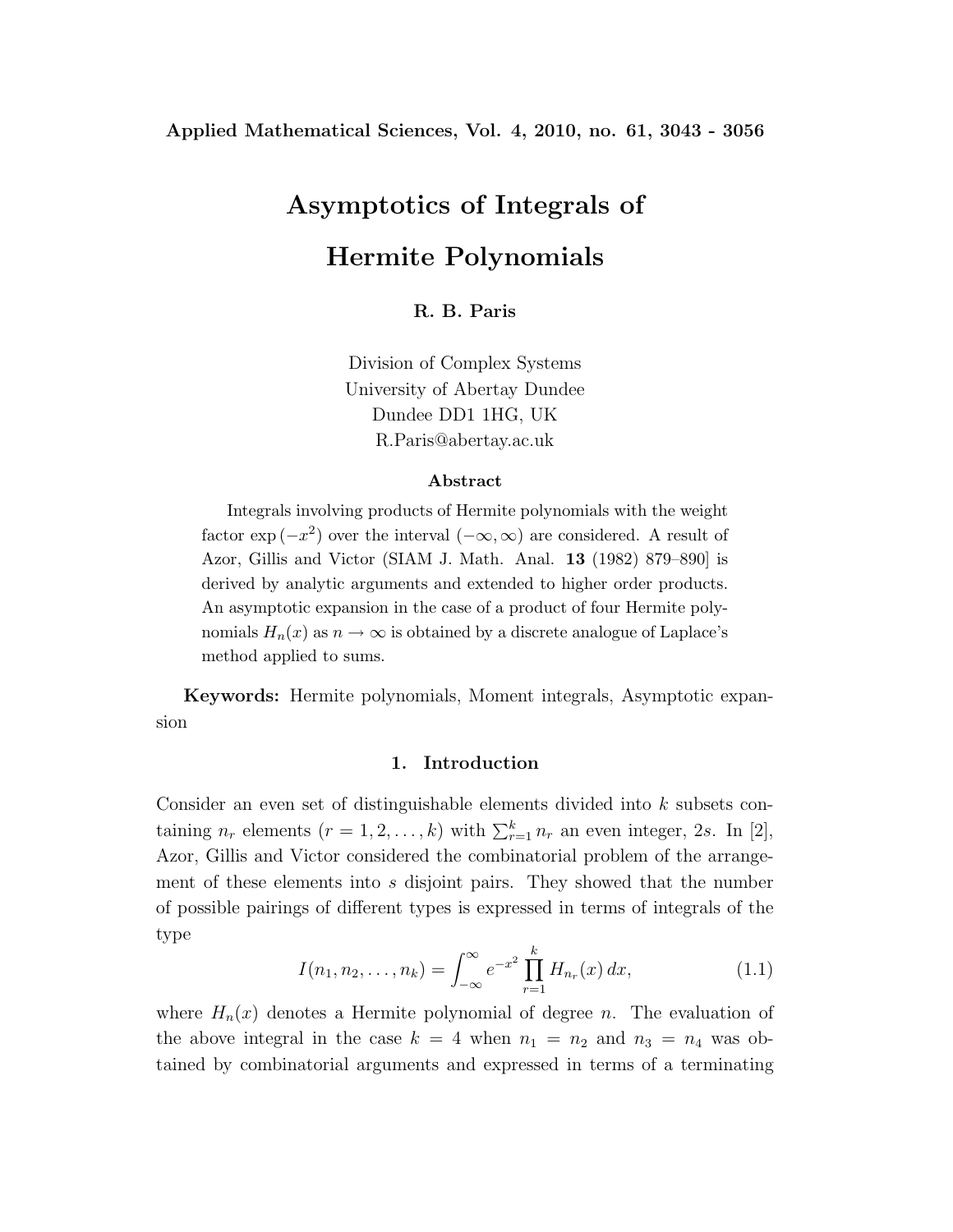$3F_2$  generalised hypergeometric function. In the case  $n_r = n$   $(1 \le r \le 4)$  the asymptotics of this integral as  $n \to \infty$  were obtained by means of an elaborate argument involving the use of a generating function derived from a contour integral containing a Legendre function. In this paper, we shall obtain the evaluation of  $(1.1)$  in the cases  $k = 4, 5$  and 6 by analytic arguments. In addition, we show how an asymptotic expansion in the case  $k = 4$  and  $n_r = n$  can be obtained as  $n \to \infty$  by a discrete analogue of Laplace's method applied to sums.

We assemble here the main properties of the Hermite polynomials that we shall require. The  $H_n(x)$  are defined by

$$
H_n(x) = (-)^n e^{x^2} \frac{d^n}{dx^n} (e^{-x^2}), \qquad n = 0, 1, 2, \dots
$$

and have the representation

$$
H_n(x) = \begin{cases} (-)^{n/2} \frac{n!}{(\frac{1}{2}n)!} {}_1F_1(-\frac{1}{2}n; \frac{1}{2}; x^2) & (n \text{ even}), \\ (-)^{(n-1)/2} \frac{n!}{(\frac{1}{2}n - \frac{1}{2})!} 2x {}_1F_1(-\frac{1}{2}n + \frac{1}{2}; \frac{3}{2}; x^2) & (n \text{ odd}), \end{cases}
$$
(1.2)

where  $_1F_1$  denotes the confluent hypergeometric function. These polynomials satisfy the well-known orthogonality property

$$
\int_{-\infty}^{\infty} e^{-x^2} H_m(x) H_n(x) dx = 2^n \sqrt{\pi} n! \delta_{m,n},
$$
\n(1.3)

where  $\delta_{m,n}$  is the Kronecker delta.

From [4, p. 838, 7.376], we have the integrals<sup>1</sup>

$$
\int_0^\infty e^{-x^2} x^{\nu} H_{2n}(x) dx = \frac{(-)^n 2^{2n-1}}{\sqrt{\pi}} \Gamma(\frac{1}{2}\nu + \frac{1}{2}) \Gamma(n + \frac{1}{2}) \cdot F_1(-n, \frac{1}{2}\nu + \frac{1}{2}; \frac{1}{2}; 1),
$$
  

$$
\int_0^\infty e^{-x^2} x^{\nu} H_{2n+1}(x) dx = \frac{(-)^n 2^{2n-1}}{\sqrt{\pi}} \Gamma(\frac{1}{2}\nu + 1) \Gamma(n + \frac{3}{2}) \cdot F_1(-n, \frac{1}{2}\nu + 1; \frac{3}{2}; 1),
$$

the first integral holding for  $\text{Re}(\nu) > -1$  and the second integral for  $\text{Re}(\nu) >$ −2. Making use of Vandermonde's theorem [5, p. 243]

$$
{}_1F_1(-n,r+\frac{1}{2};\frac{1}{2};1)=\frac{(-r)_n}{(\frac{1}{2})_n},
$$

<sup>1</sup>There are misprints in the second of these evaluations in [4].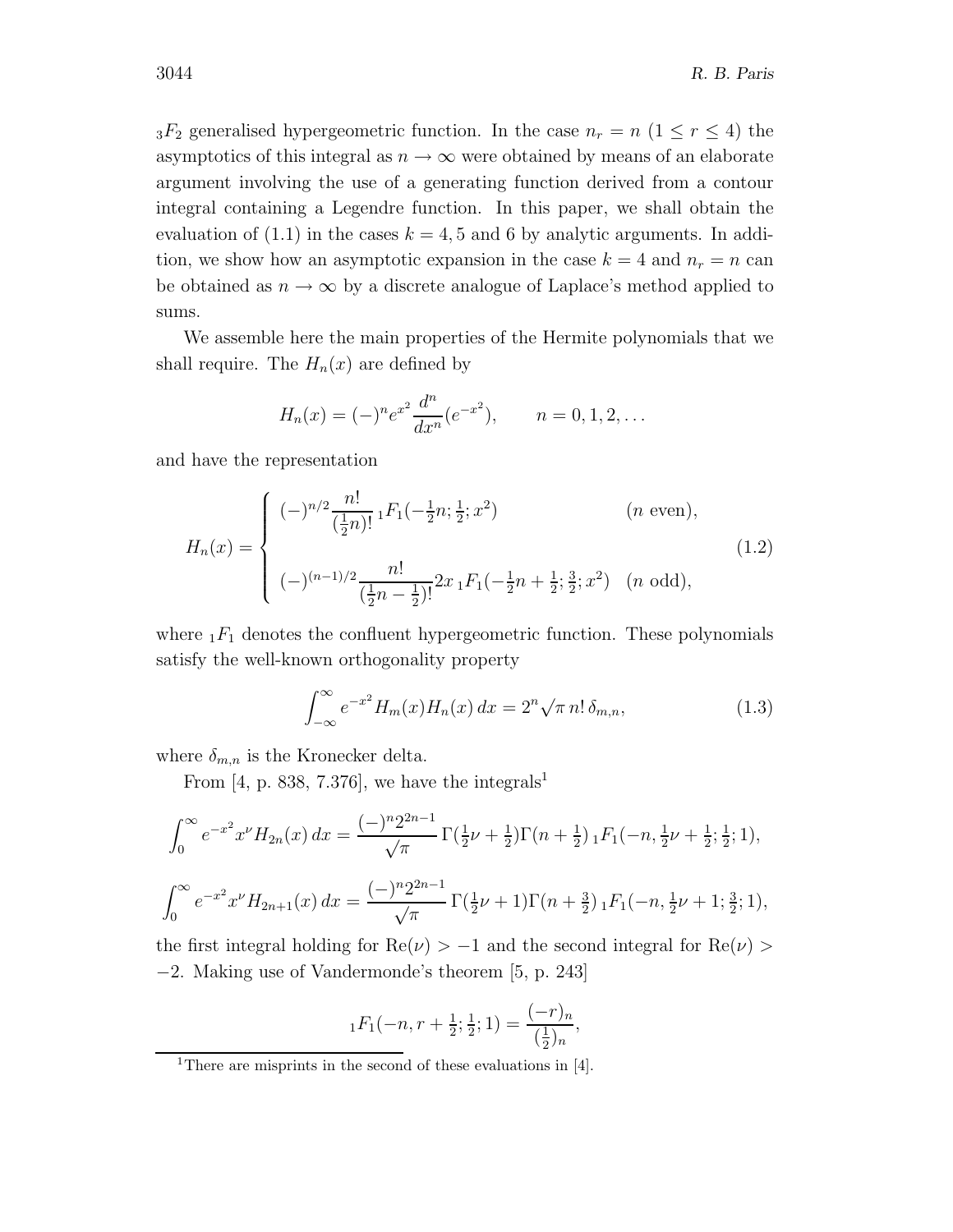where  $(a)_n = \Gamma(a+n)/\Gamma(a)$  is the Pochhammer symbol, we obtain the moment integrals for nonnegative integer  $r$ 

$$
\int_{-\infty}^{\infty} e^{-x^2} x^{2r} H_{2n}(x) dx = (-)^n 2^{2n} \sqrt{\pi} (\frac{1}{2})_r (-r)_n,
$$
\n(1.4)

$$
\int_{-\infty}^{\infty} e^{-x^2} x^{2r+1} H_{2n+1}(x) dx = (-)^n 2^{2n} \sqrt{\pi} \left(\frac{3}{2}\right)_r (-r)_n.
$$
 (1.5)

Since  $(-r)_n = (-)^n r(r-1) \dots (r-n+1)$ , we see that both these moment integrals vanish when  $r < n$ .

Finally, with  $2s = n_1 + n_2 + n_3$ , we note the integral (1.1) corresponding to  $k = 3$  is given by [4, p. 838, 7.375]

$$
\int_{-\infty}^{\infty} e^{-x^2} H_{n_1}(x) H_{n_2}(x) H_{n_3}(x) dx = \begin{cases} \frac{2^s \sqrt{\pi} n_1! n_2! n_3!}{(s - n_1)!(s - n_2)!(s - n_3)!} & (s \text{ even}),\\ 0 & (s \text{ odd}); \end{cases}
$$
 (1.6)

this integral is also clearly zero when  $s$  is even if any one of the three indices is greater than the sum of the other two.

## **2.** The case  $k = 4$

We consider the evaluation of the integral  $(1.1)$  when  $k = 4$ : this requires the sum of the indices  $n_r$  to be an even integer for a nonzero value. Thus, the indices can be all even or odd, or two of them can be of different parity. With  $n_3 + n_4 = 2p$  even, we can expand the product  $H_{n_3}(x)H_{n_4}(x)$  as a linear combination of  $H_{2k}(x)$   $(0 \leq k \leq p)$  in the form

$$
H_{n_3}(x)H_{n_4}(x) = \sum_{k=0}^{p} c_{2k}H_{2k}(x),
$$
\n(2.1)

where

$$
2^{2k}\sqrt{\pi} (2k)!c_{2k} = \int_{-\infty}^{\infty} e^{-x^2} H_{n_3}(x)H_{n_4}(x)H_{2k}(x) dx
$$

by the orthogonality property (1.3). Evaluation of this integral by (1.6) then yields the coefficients  $c_{2k}$  in the form

$$
c_{2k} = \frac{2^{(n_3+n_4)/2-k} n_3! n_4!}{\left(\frac{n_3-n_4}{2} + k\right)!\left(\frac{n_4-n_3}{2} + k\right)!\left(\frac{n_3+n_4}{2} - k\right)!}.
$$
(2.2)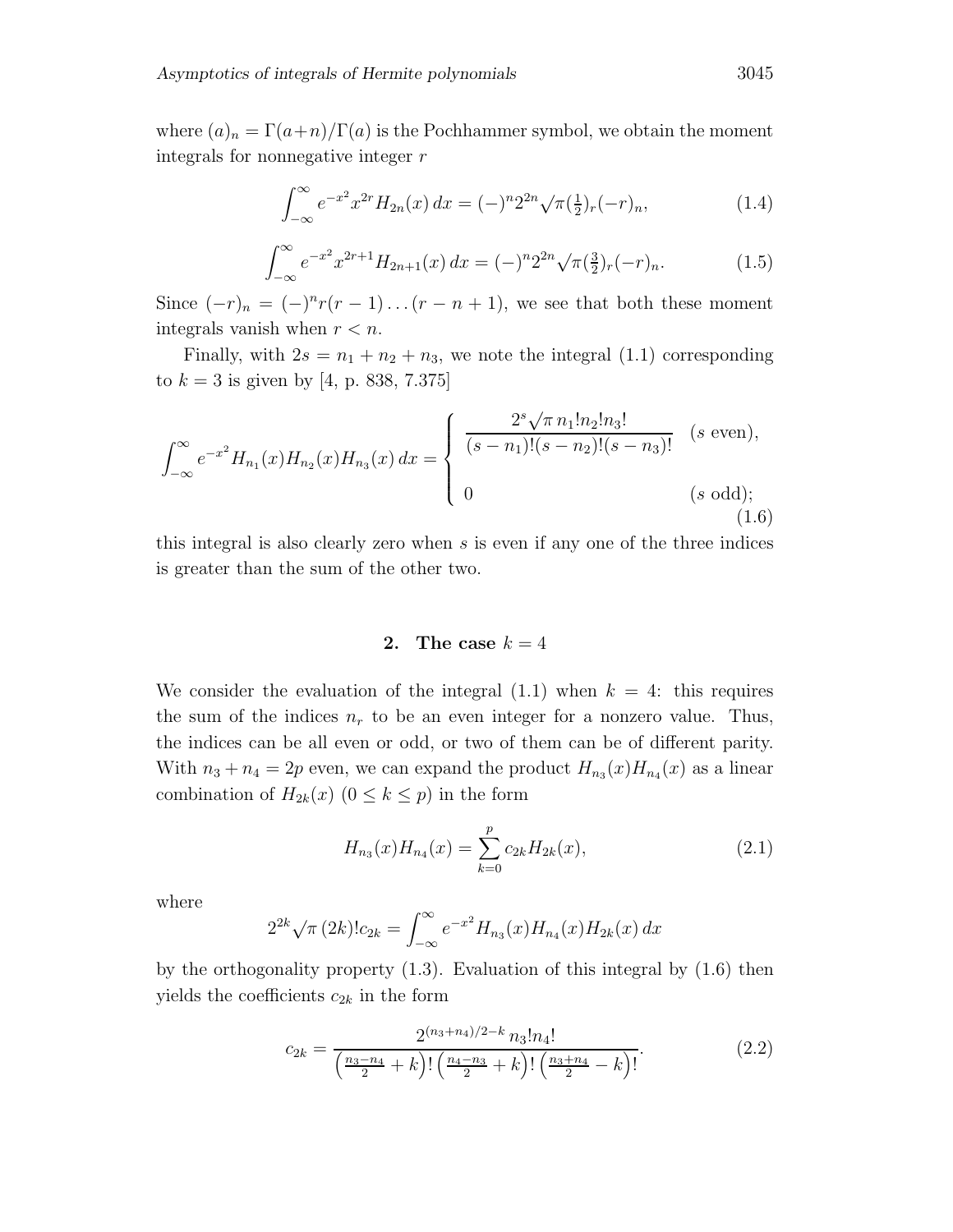Then the integral

$$
I(n_1, ..., n_4) = \sum_{k=0}^{p} c_{2k} \int_{-\infty}^{\infty} e^{-x^2} H_{n_1}(x) H_{n_2}(x) H_{2k}(x) dx
$$
  
= 
$$
\sum_{k=0}^{p} c_{2k} \frac{2^{(n_1+n_2)/2+k} \sqrt{\pi} n_1! n_2! (2k)!}{\left(\frac{n_1-n_2}{2} + k\right)! \left(\frac{n_2-n_1}{2} + k\right)! \left(\frac{n_1+n_2}{2} - k\right)!}
$$
  
= 
$$
A \sum_{k=0}^{p} \frac{\left(-\frac{n_1+n_2}{2}\right)_k \left(-\frac{n_3+n_4}{2}\right)_k (2k)!}{\left(\frac{n_1-n_2}{2} + k\right)! \left(\frac{n_2-n_1}{2} + k\right)! \left(\frac{n_3-n_4}{2} + k\right)! \left(\frac{n_4-n_3}{2} + k\right)!},
$$

where

$$
A = 2^{\sigma/2} \sqrt{\pi} \frac{n_1! n_2! n_3! n_4!}{\left(\frac{n_1+n_2}{2}\right)! \left(\frac{n_3+n_4}{2}\right)!}, \qquad \sigma = \sum_{r=1}^r n_r
$$

and we have used the fact that  $(-a)_k = (-)^k a!/(a-k)!$ . Since  $(2k)! = 2^{2k} k! \left(\frac{1}{2}\right)_k$ by the duplication formula, the above sum can be expressed as a  ${}_5F_4$  generalised hypergeometric function to yield the final result

$$
I(n_1, \ldots, n_4) = \frac{2^{\sigma/2} \sqrt{\pi} n_1! \, n_2! \, n_3! \, n_4!}{\left(\frac{n_1+n_2}{2}\right)! \left(\frac{n_3+n_4}{2}\right)! \left(\frac{n_1-n_2}{2}\right)! \left(\frac{n_2-n_1}{2}\right)! \left(\frac{n_3-n_4}{2}\right)! \left(\frac{n_4-n_3}{2}\right)!}
$$

$$
\times {}_5F_4\left(\frac{n_1-n_2}{n_2}+1, \frac{n_2-n_1}{2}+1, \frac{n_3-n_4}{2}+1, \frac{n_4-n_3}{2}+1; \frac{4}{2}\right). \tag{2.3}
$$

In the case  $n_1 = n_2 = m$ ,  $n_3 = n_4 = n$ , the  $_5F_4$  function reduces to a  $_3F_2$ function to yield the evaluation

$$
\int_{-\infty}^{\infty} e^{-x^2} H_m^2(x) H_n^2(x) dx = 2^{m+n} \sqrt{\pi} m! n! \, {}_3F_2 \left( \begin{matrix} -m, -n, \frac{1}{2}; \\ 1, 1; \end{matrix} \right) \tag{2.4}
$$

as found in [2] by means of combinatorial arguments. A similar reduction arises when  $n_1 = n_2 = n_3 = n$ ,  $n_4 = m$ , where m and n have the same parity, to produce

$$
\int_{-\infty}^{\infty} e^{-x^2} H_m(x) H_n^3(x) dx = \frac{2^{(m+3n)/2} \sqrt{\pi (n!)^2 m!}}{\left(\frac{m+n}{2}\right)!} F(m, n), \tag{2.5}
$$

where

$$
F(m,n) := \frac{1}{\left(\frac{m-n}{2}\right)!\left(\frac{n-m}{2}\right)!} \, {}_3F_2\left(\frac{-n, -\frac{m+n}{2}, \frac{1}{2};}{\frac{m-n}{2} + 1, \frac{n-m}{2} + 1;} 4\right). \tag{2.6}
$$

We remark that the above hypergeometric functions have natural cut-offs. For example, the function  $F(m, n)$  can be written as

$$
F(m,n) = \sum_{k=k_0}^{k_1} \frac{(-n)_k (-\frac{m+n}{2})_k (\frac{1}{2})_k 2^{2k}}{k! (\frac{m-n}{2} + k)! (\frac{n-m}{2} + k)!},
$$
\n(2.7)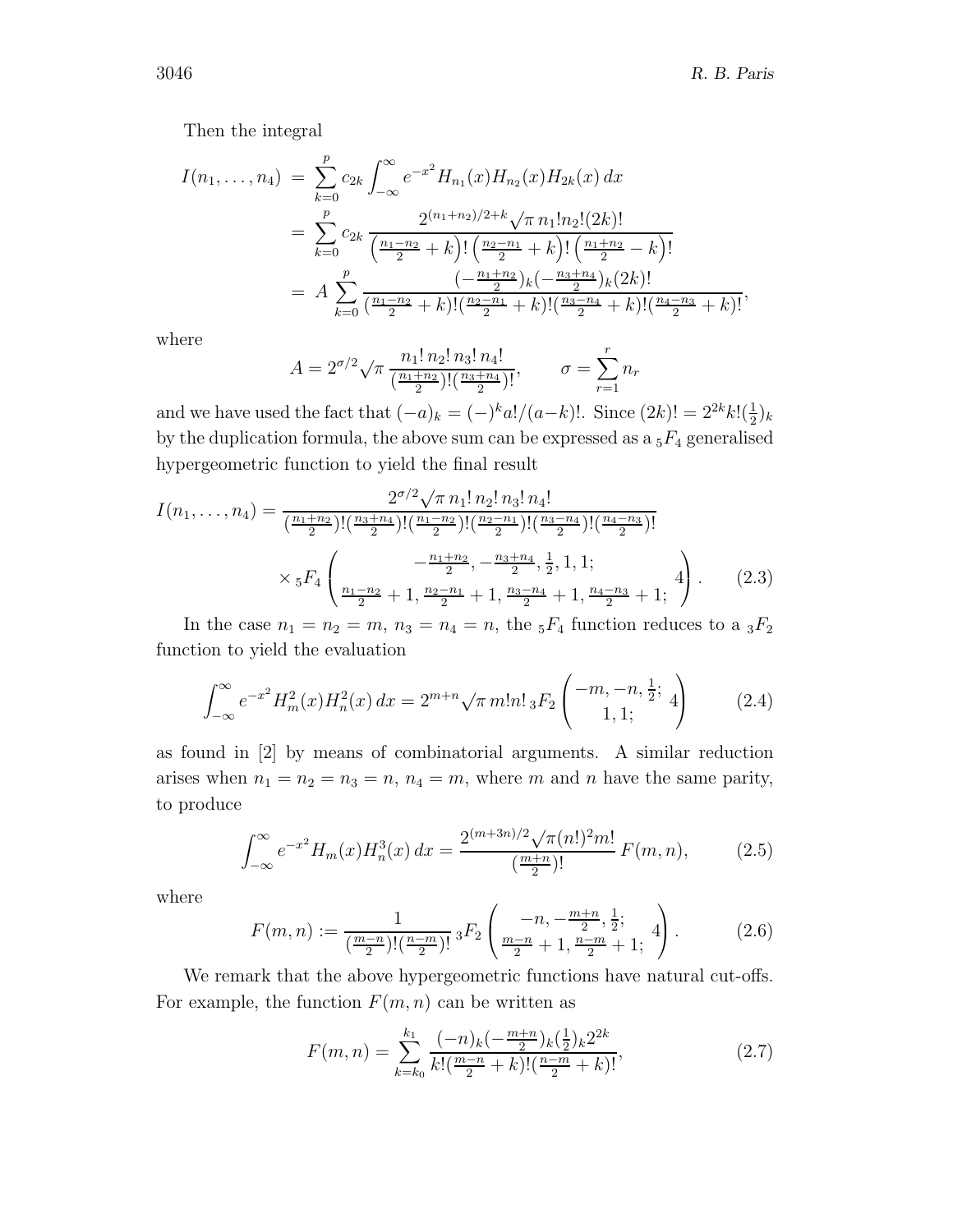where

$$
k_0 = |\frac{1}{2}(m-n)|, k_1 = \min\{n, \frac{1}{2}(m+n)\}.
$$

From this, it is seen that when  $m > 3n$  we have  $k_0 > k_1$ , so that the sum  $(2.7)$  is empty and the integral in  $(2.5)$  is therefore zero; when  $n>m$  we have  $k_0 < k_1$ , so that the integral  $(2.5)$  is nonzero.

# **3.** Examples of (1.1) when  $k = 5$  and  $k = 6$

The same procedure used in Section 2, combined with the result in (2.5), can be employed to evaluate cases of  $(1.1)$  corresponding to  $k = 5$  and  $k = 6$ . Consider the integral (1.1) with  $k = 5$  and  $n_r = 2n$  ( $1 \le r \le 5$ ) given by

$$
I_n = \int_{-\infty}^{\infty} e^{-x^2} H_{2n}^5(x) \, dx. \tag{3.1}
$$

Then, since by  $(2.1)$  and  $(2.2)$ 

$$
H_{2n}^{2}(x) = \sum_{k=0}^{2n} c_{2k} H_{2k}(x), \qquad c_{2k} = \frac{2^{2n-k}((2n)!)^{2}}{(k!)^{2}(2n-k)!},
$$

we have upon employing (2.5)

$$
I_n = \sum_{k=0}^{2n} c_{2k} \int_{-\infty}^{\infty} e^{-x^2} H_{2n}^3(x) H_{2k}(x) dx
$$
  
=  $2^{3n} \sqrt{\pi} ((2n)!)^2 \sum_{k=0}^{2n} c_{2k} \frac{2^k (2k)!}{(n+k)!} F(2k, 2n),$ 

where  $F(2k, 2n)$  is defined in (2.6). We therefore have the evaluation

$$
I_n = 2^{5n} \sqrt{\pi} \left( (2n)! \right)^4 \sum_{k=0}^{2n} \frac{\left( \frac{1}{2} \right)_k 2^{2k} F(2k, 2n)}{k! (2n-k)! (n+k)!}.
$$
 (3.2)

In a similar manner we can evaluate (1.1) when  $k = 6$  and  $n_r = n$  (1  $\leq$  $r \leq 6$ , namely the integral

$$
J_n = \int_{-\infty}^{\infty} e^{-x^2} H_n^6(x) \, dx. \tag{3.3}
$$

If we first suppose that  $n$  is even, we have (upon replacing  $n$  by  $2n$ )

$$
H_{2n}^{3}(x) = \sum_{k=0}^{3n} c_{2k} H_{2k}(x),
$$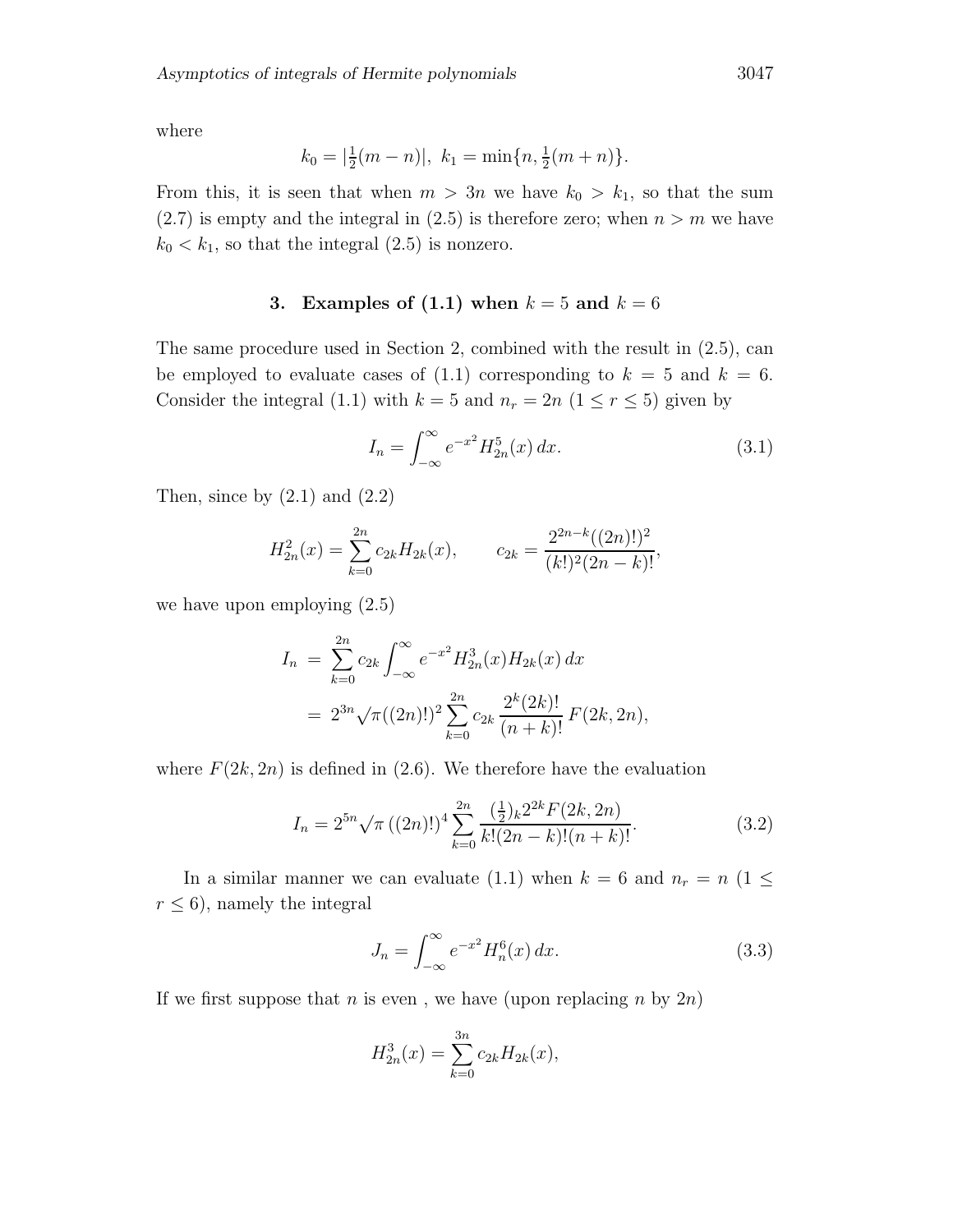where by  $(1.3)$ 

$$
2^{2k}\sqrt{\pi(2k)!}c_{2k} = \int_{-\infty}^{\infty} e^{-x^2} H_{2n}^3(x)H_{2k}(x) dx.
$$
 (3.4)

It then follows that

$$
J_{2n} = \sum_{k=0}^{3n} c_{2k} \int_{-\infty}^{\infty} e^{-x^2} H_{2n}^3(x) H_{2k}(x) dx = \sqrt{\pi} \sum_{k=0}^{3n} 2^{2k} (2k)! c_{2k}^2.
$$

Evaluating the integral in  $(3.4)$  by means of  $(2.5)$ , combined with a similar procedure for odd  $n$ , we then obtain the result

$$
J_n = 2^{3n} \sqrt{\pi} \left( (n)! \right)^4 \begin{cases} \sum_{k=0}^{3n/2} \frac{\left( \frac{1}{2} \right)_k k! 2^{2k}}{\left( \left( \frac{1}{2} n + k \right)! \right)^2} F^2(2k, n) & (n \text{ even}), \\ \sum_{k=0}^{(3n-1)/2} \frac{\left( \frac{3}{2} \right)_k k! 2^{2k}}{\left( \left( \frac{1}{2} n + \frac{1}{2} + k \right)! \right)^2} F^2(2k+1, n) & (n \text{ odd}). \end{cases}
$$
(3.5)

## **4. Moment integrals**

In this section we evaluate the moment integrals involving a product of two Hermite polynomials defined by

$$
K(m, n, r) = \int_{-\infty}^{\infty} e^{-x^2} x^r H_m(x) H_n(x) dx,
$$
\n(4.1)

where r is a nonnegative integer and  $m + n + r$  is even.

From  $(1.2)$  and  $(1.4)$  we find, for even m and n,

$$
K(2m, 2n, 2r) = (-)^n \frac{(2n)!}{n!} \sum_{k=0}^n \frac{(-n)_k}{k! \left(\frac{1}{2}\right)_k} \int_{-\infty}^{\infty} e^{-x^2} x^{2k+2r} H_{2m}(x) dx
$$
  
= (-)^{m+n} 2^{2m} \sqrt{\pi} \frac{(2n)!}{n!} \sum\_{k=0}^n \frac{(-n)\_k}{k! \left(\frac{1}{2}\right)\_k} \left(\frac{1}{2}\right)\_{k+r} (-k-r)\_m.

Upon noting that

$$
\left(\frac{1}{2}\right)_{k+r} = \left(\frac{1}{2}\right)_r \left(r + \frac{1}{2}\right)_k, \qquad \left(-k - r\right)_m = (-1)^m \frac{(r + k)!}{(r - m + k)!},
$$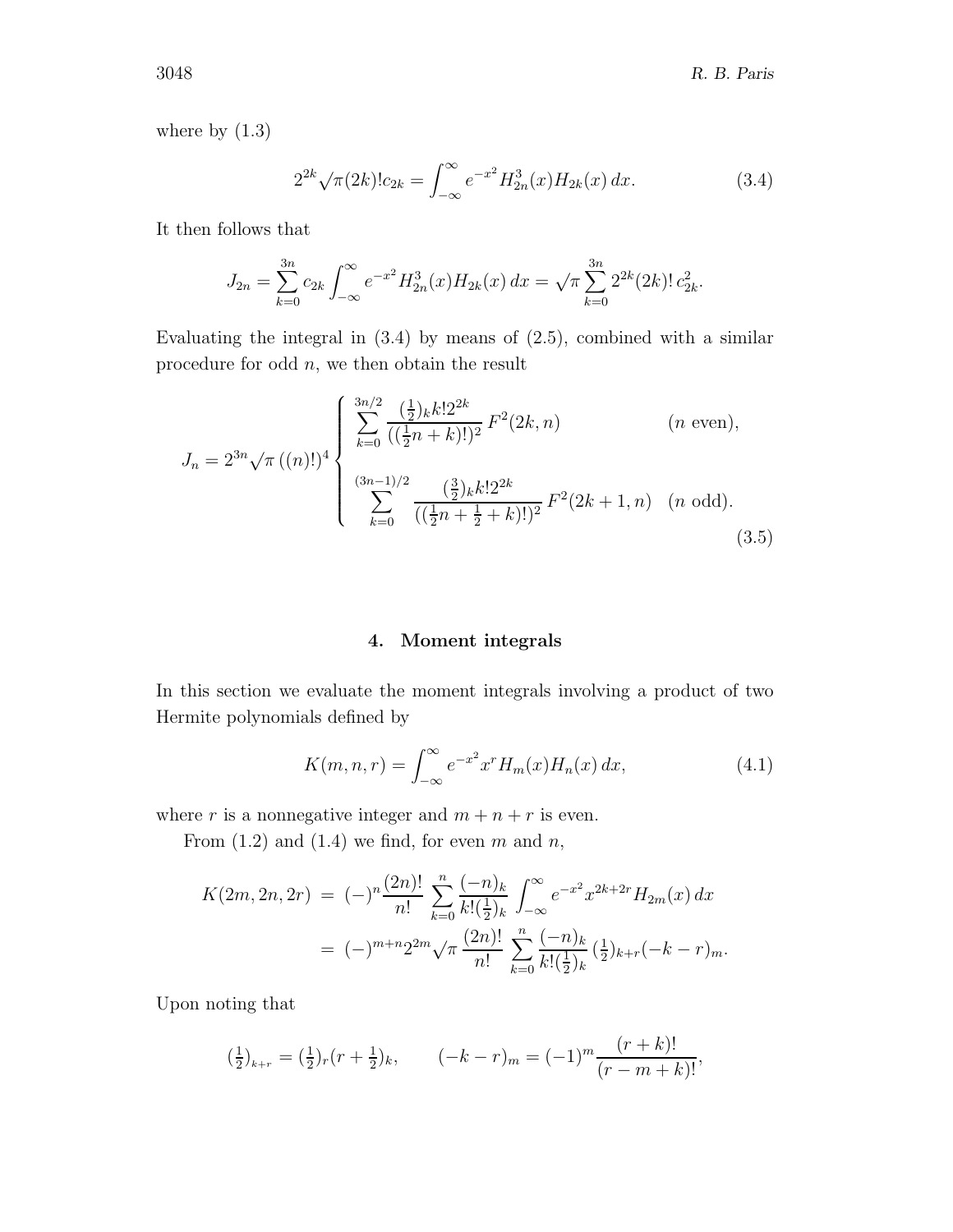we then obtain

$$
K(2m, 2n, 2r) = (-)^n 2^{2m} \sqrt{\pi} \frac{(2n)!}{n!} \left(\frac{1}{2}\right)_r \sum_{k=0}^n \frac{(-n)_k (r + \frac{1}{2})_k (r + k)!}{k! \left(\frac{1}{2}\right)_k (r - m + k)!}.
$$
 (4.2)

It is readily seen that when  $r < m-n$   $(m > n)$  all terms in the above sum vanish. Since m and n are interchangeable, it then follows that  $K(2m, 2n, 2r)=0$ when  $r < |m - n|$ .

An alternative representation is given by expressing the sum in (4.2) as a  $3F_2$  hypergeometric function of unit argument to obtain

$$
K(2m, 2n, 2r) = (-)^n 2^{2m} \sqrt{\pi \frac{(2n)!r!}{n!(r-m)!}} \left(\frac{1}{2}\right)_{r} {}_{3}F_2\left(\begin{array}{c} -n, r + \frac{1}{2}, r + 1; \\ \frac{1}{2}, r - m + 1; \end{array}1\right). \tag{4.3}
$$

A similar procedure can be applied to the remaining two cases of odd  $m, n$ and  $m$ ,  $n$  of different parity with  $r$  odd to yield

$$
K(2m+1, 2n+1, 2r) = (-)^n 2^{2m+1} \sqrt{\pi} \frac{(2n+1)!r!}{n!(r-m)!} (\frac{3}{2})_r {}_3F_2 \left( \begin{array}{c} -n, r+1, r+\frac{3}{2}; \\ \frac{3}{2}, r-m+1; \end{array} \right)
$$
\n
$$
(4.4)
$$

and

$$
K(2m+1, 2n, 2r+1) = (-)^n 2^{2m} \sqrt{\pi} \frac{(2n)!r!}{n!(r-m)!} (\frac{3}{2})_r {}_3F_2 \left( \begin{array}{c} -n, r+1, r+\frac{3}{2}; \\ \frac{1}{2}, r-m+1; \end{array} \right). \tag{4.5}
$$

It is found that  $K(2m+1, 2n+1, 2r)$  in (4.4) similarly vanishes when  $r <$  $|m - n|$ , whereas  $K(2m + 1, 2n, 2r + 1)$  in (4.5) vanishes when  $r < m - n$  $(m > n)$  and  $r < n - m - 1$   $(n > m + 1)$ .

In the case  $m = n$ , we define

$$
k_r(n) := K(n, n, 2r) = \int_{-\infty}^{\infty} e^{-x^2} x^{2r} H_n^2(x) dx \qquad (4.6)
$$

for nonnegative integer  $n$ . If we apply Thomae's transformation [1, p. 143]

$$
{}_3F_2\left(\begin{matrix}a,b,c;\\d,e; \end{matrix}\right) = \frac{\Gamma(d)\Gamma(e)\Gamma(s)}{\Gamma(a)\Gamma(s+b)\Gamma(s+c)} \, {}_3F_2\left(\begin{matrix}d-a,e-a,s;\\s+b,s+c; \end{matrix}\right),
$$

where in this section  $s = d + e - a - b - c$  denotes the parametric excess, to the hypergeometric functions appearing in (4.3) and (4.4) we find that

$$
k_r(n) = (-)^r 2^n \sqrt{\pi n!} \begin{cases} \left(\frac{1}{2}\right)_{r} {}_{3}F_2 \left( \begin{matrix} -r, r+1, \frac{1}{2}n+\frac{1}{2}; \\ \frac{1}{2}, 1; \end{matrix} \right) & (n \text{ even}), \\ \left(\frac{3}{2}\right)_{r} {}_{3}F_2 \left( \begin{matrix} -r, r+1, \frac{1}{2}n+1; \\ 1, \frac{3}{2}; \end{matrix} \right) & (n \text{ odd}). \end{cases} (4.7)
$$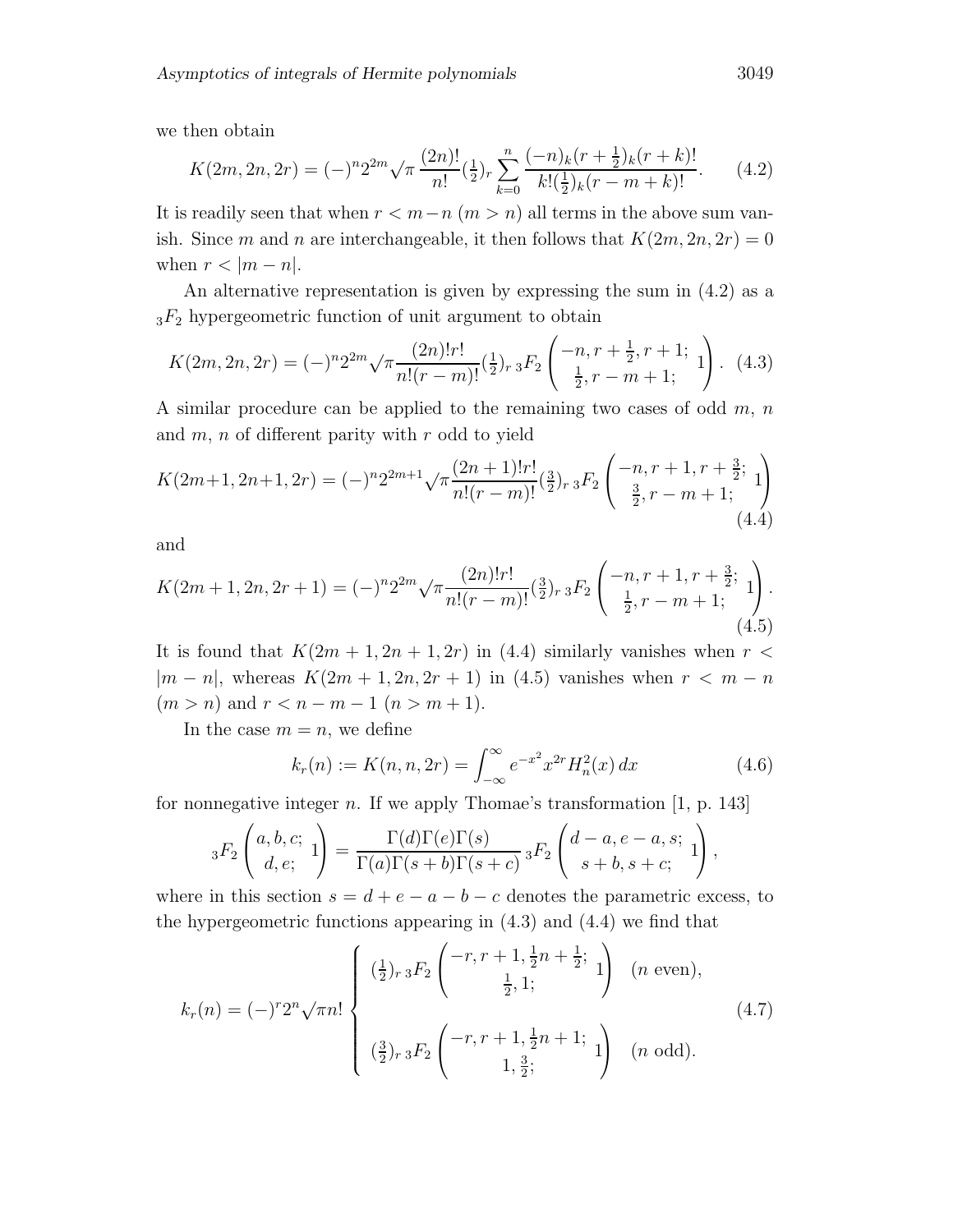Application of Sheppard's transformation for nonnegative integer  $r \; [1, 1]$ p. 141]

$$
{}_{3}F_{2}\left(\begin{array}{c} -r, a, b; \\ d, e; \end{array}1\right) = \frac{(d-a)_{r}(e-a)_{r}}{(d)_{r}(e)_{r}} {}_{3}F_{2}\left(\begin{array}{c} -r, a, 1-s; \\ a-r+d+1, a-r-e+1; \end{array}1\right)
$$

shows that the ratio of the two  ${}_{3}F_2$  functions appearing in (4.7) equals  $(\frac{3}{2})_r/(\frac{1}{2})_r$ . Hence we finally obtain the evaluation

$$
k_r(n) = (-)^r 2^{n-r} \sqrt{\pi n!} \wp_r(n)
$$
\n(4.8)

for nonnegative integers n and r, where the polynomial  $\varphi_r(n)$  is given by

$$
\wp_r(n) = 2^r(\frac{1}{2})_{r} {}_{3}F_2\left(\begin{array}{c} -r, r+1, \frac{1}{2}n+\frac{1}{2}; \\ \frac{1}{2}, 1; \end{array}1\right).
$$

The first few polynomials  $\varphi_r(n)$  are then found to be

$$
\wp_0(n) = 1, \qquad \wp_1(n) = 2n + 1,
$$
  
\n
$$
\wp_2(n) = 3(2n^2 + 2n + 1),
$$
  
\n
$$
\wp_3(n) = 5(4n^3 + 6n^2 + 8n + 3),
$$
  
\n
$$
\wp_4(n) = 35(2n^4 + 4n^3 + 10n^2 + 8n + 3),
$$
  
\n
$$
\wp_5(n) = 63(4n^5 + 10n^4 + 40n^3 + 50n^2 + 46n + 15), \dots
$$

#### **5.** An asymptotic expansion for  $n \to \infty$

The asymptotic behaviour of the integral (1.1) when one or more of the indices  $n_r$  is large and  $k = 2, 3$  follows immediately from (1.3) and (1.6), respectively. In [2], Azor *et al.* considered the particular case of the next integral in the sequence corresponding  $k = 4$  and  $n_r = n$  ( $1 \le r \le n$ ), namely

$$
I_n = \int_{-\infty}^{\infty} e^{-x^2} H_n^4(x) \, dx,
$$

and derived by an elaborate argument an asymptotic estimate of this integral as  $n \to \infty$ . They expressed  $I_n$  as integral involving a Legendre function taken round a contour surrounding the origin in the complex plane and from this constructed a generating function to which they applied Darboux's method.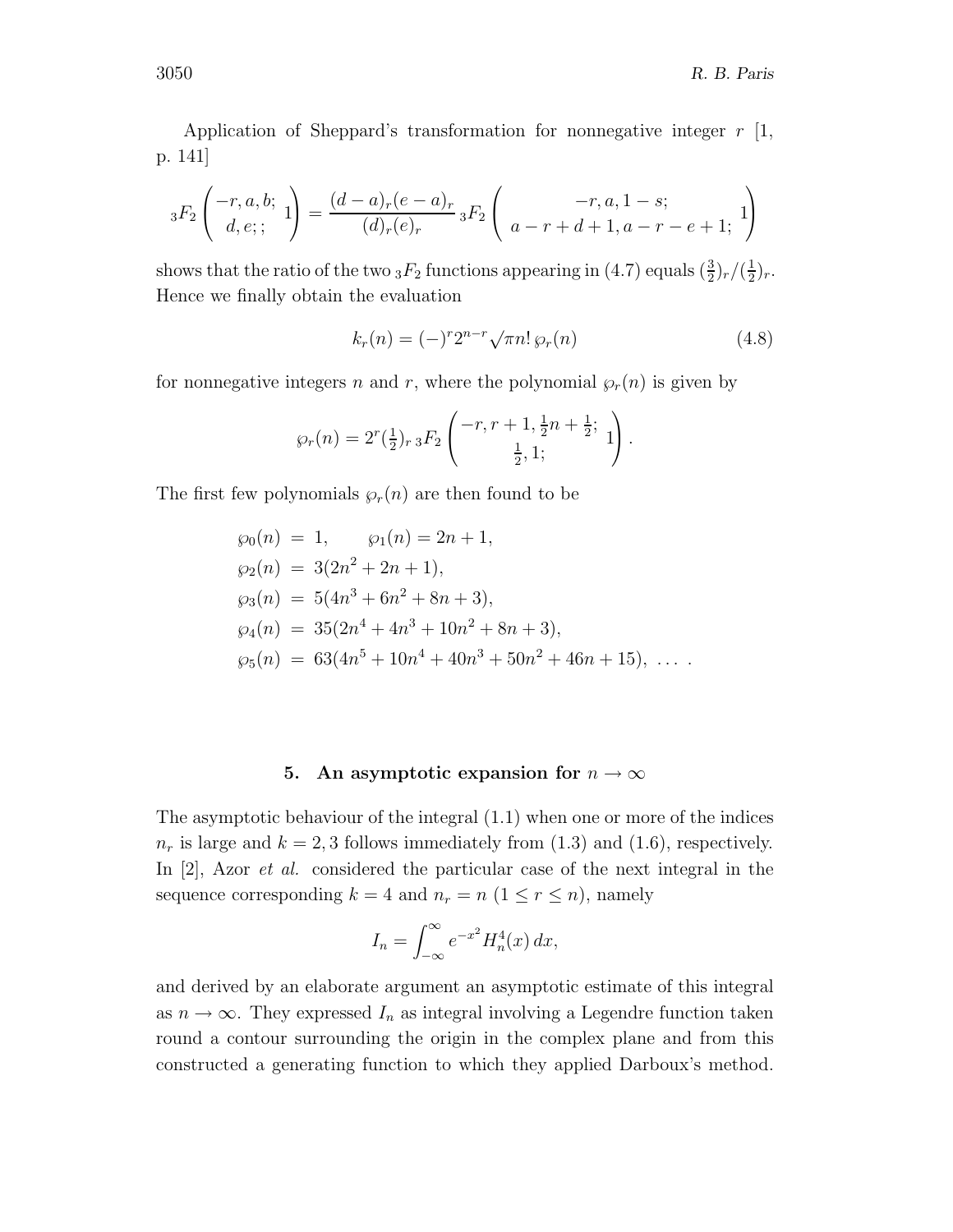The asymptotics of  $I_n$  as  $n \to \infty$  were then deduced from the bahaviour of the generating function at its singularities on its circle of convergence.

Here, we shall obtain an asymptotic expansion for  $I_n$  by means of the discrete analogue of Laplace's method applied to sums. This method was employed by Stokes [6] in his determination of the leading behaviour of the generalised hypergeometric function  ${}_{p}F_{q}(x)$  for  $x \to +\infty$ . An example of the application of this method can also be found in [3, p. 304]. From (2.4) together with  $(-n)_k = (-)^k n!/(n-k)!$ , we find

$$
I_n = 2^{2n} (n!)^4 \sum_{k=0}^n \frac{2^{2k} \Gamma(k + \frac{1}{2})}{(k!)^3 ((n-k)!)^2}.
$$
 (5.1)

This sum consists of positive terms which are easily shown to possess a maximum for large *n* at  $k \approx \frac{2}{3}n \equiv m$ . As  $n \to \infty$ , the terms in the sum (5.1) peak sharply near the maximum term. For arbitrary  $\epsilon > 0$  we then have

$$
S_n := \sum_{k=0}^n \frac{2^{2k} \Gamma(k + \frac{1}{2})}{(k!)^3 ((n-k)!)^2} \sim \sum_{k=[m(1-\epsilon)]}^{[m(1+\epsilon)]} \frac{2^{2k} \Gamma(k + \frac{1}{2})}{(k!)^3 ((n-k)!)^2}
$$
(5.2)

with an error that is subdominant with respect to every power of  $1/n$  as  $n\rightarrow\infty.$ 

The terms retained in the sum on the right-hand side of (5.2) can now be approximated by means of the well-known expansion for  $\Gamma(z)$  given by

$$
\Gamma(z) \sim \sqrt{2\pi} z^{z-\frac{1}{2}} e^{-z} \sum_{s=0}^{\infty} (-)^s \gamma_s z^{-s}, \qquad z \to +\infty,
$$
 (5.3)

where the first few Stirling coefficients  $\gamma_s$  are given by  $\gamma_0 = 1, \gamma_1 = -\frac{1}{12}$ ,  $\gamma_2 = \frac{1}{288}$ ,  $\gamma_3 = \frac{139}{51840}$ . Then, by the duplication formula for the gamma function, we have for large k

$$
\Gamma(k+\frac{1}{2}) = \frac{\sqrt{2\pi}\Gamma(2k)}{2^{2k-\frac{1}{2}}\Gamma(k)} \sim \sqrt{2\pi}k^k e^{-k} \frac{\sum_{s=0}^{\infty}(-)^s \gamma_s (2k)^{-s}}{\sum_{s=0}^{\infty}(-)^s \gamma_s k^{-s}} \sim \sqrt{2\pi}k^k e^{-k} \left(1 - \frac{1}{24k} + \frac{1}{1152k^2} + \frac{1003}{414720k^3} + \cdots \right) \quad (5.4)
$$

and

$$
\Gamma(k+1) = k\Gamma(k) \sim \sqrt{2\pi}k^{k+\frac{1}{2}}e^{-k}\left(1 + \frac{1}{12k} + \frac{1}{288k^2} - \frac{139}{51840k^3} + \cdots\right). \tag{5.5}
$$

From (5.4) and (5.5) we therefore find

$$
\frac{2^{2k}\Gamma(k+\frac{1}{2})}{(k!)^3} \sim \frac{2^{2k}k^{-2k}e^{2k}}{2\pi k^{3/2}} \left(1 - \frac{7}{24k} + \frac{49}{1152k^2} + \frac{2749}{414720k^3} + \cdots\right)
$$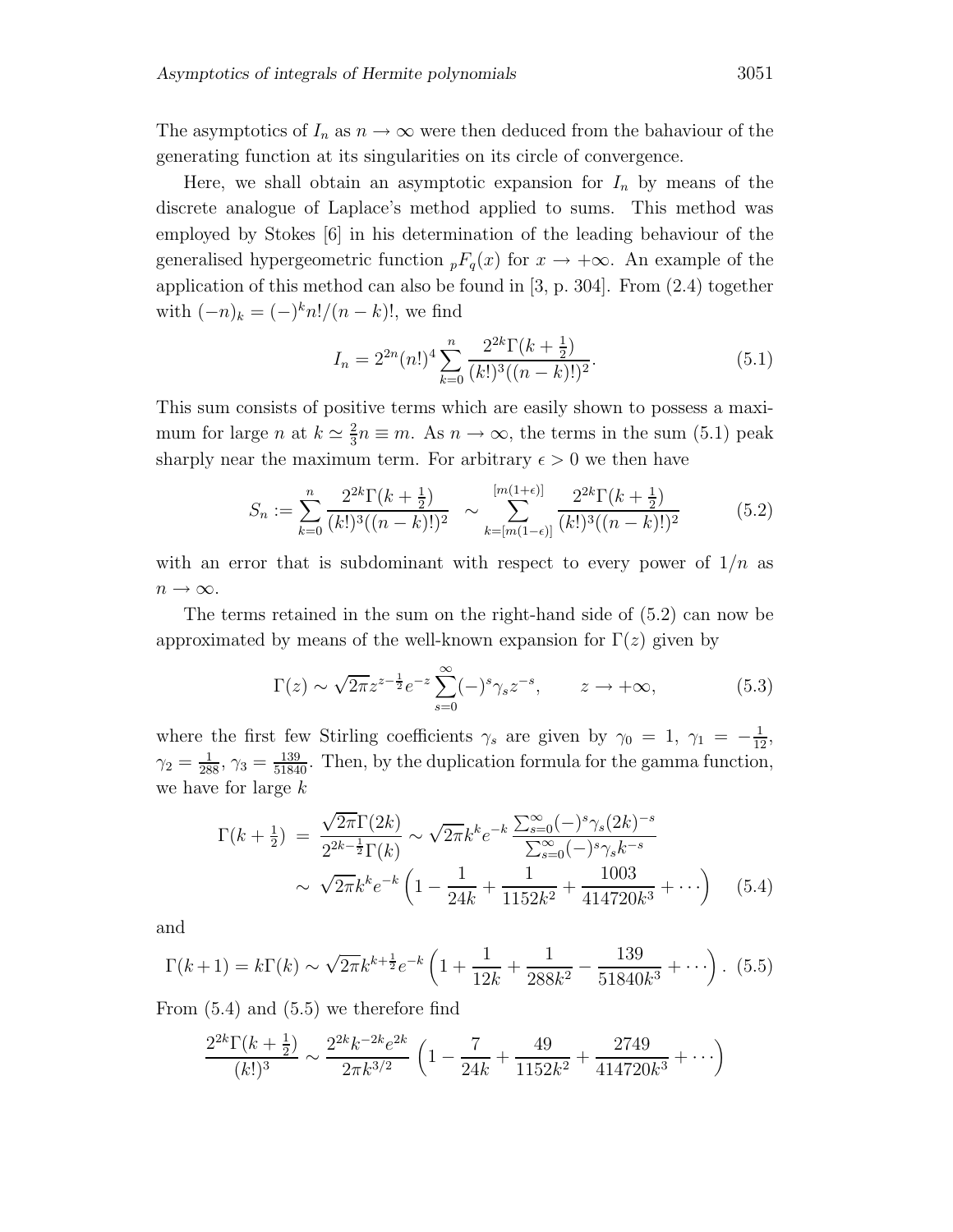as  $k \to +\infty$ .

We now set

$$
k = m + t, \qquad m = \frac{2}{3}n, \qquad \tau = t/m,
$$

where  $|t|$  is small compared with m. We find from (5.3) that

$$
(n-k)! = \left(\frac{1}{3}n-t\right)! \sim \sqrt{2\pi} \left(\frac{1}{3}n-t\right)^{\frac{1}{3}n-t+\frac{1}{2}} e^{-\frac{1}{3}n+t} \sum_{s=0}^{\infty} \frac{(-)^s 2^s \gamma_s}{m^s (1-2\tau)^s}.
$$

Some routine algebra then shows that the terms in the sum on the right-hand side of (5.2) can be written as

$$
\frac{2^{2k}\Gamma(k+\frac{1}{2})}{(k!)^3((n-k)!)^2} \sim \frac{3}{4\pi^2 n} \left(\frac{3}{2n}\right)^{3/2} \left(\frac{n}{3}\right)^{-2n} e^{2n-3t^2/m}
$$

$$
\times \frac{(1+\tau)^{-3/2}}{1-2\tau} \frac{\exp\left[3m\tau^2 - 2m(1+\tau)\log(1+\tau)\right]}{\exp\left[m(1-2\tau)\log(1-2\tau)\right]} G(\tau, m),
$$

where

$$
G(\tau,m) = \frac{\left(1 - \frac{7(1+\tau)^{-1}}{24m} + \frac{49(1+\tau)^{-2}}{1152m^2} + \frac{2749(1+\tau)^{-3}}{414720m^3} + \cdots\right)}{\left(1 + \frac{(1-2\tau)^{-1}}{6m} + \frac{(1-2\tau)^{-2}}{72m^2} - \frac{139(1-2\tau)^{-3}}{6480m^3} + \cdots\right)^2}.
$$

This produces the expansion for large  $n$  in the form

$$
\frac{2^{2k}\Gamma(k+\frac{1}{2})}{(k!)^3((n-k)!)^2} \sim \frac{3}{4\pi^2 n} \left(\frac{3}{2n}\right)^{3/2} \left(\frac{n}{3}\right)^{-2n} e^{2n-3t^2/m} \sum_{s=0}^{\infty} c_s(m)\tau^s,
$$

where, omitting the odd coefficients (as these will not be required),

$$
c_0(m) = 1 - \frac{5}{8}m^{-1} + \frac{25}{128}m^{-2} + O(m^{-3}), \qquad c_2(m) = \frac{23}{8} - \frac{231}{64}m^{-1} + O(m^{-2}),
$$
  
\n
$$
c_4(m) = -2m + \frac{1435}{128} + O(m^{-1}), \qquad c_6(m) = \frac{1}{2}m^2 + O(1),
$$
  
\n
$$
c_8(m) = \frac{77}{16}m^2 + O(1), \ \ldots \ .
$$

We now extend the range of summation in (5.2) to  $\pm\infty$  to obtain

$$
S_n \sim \frac{3e^{2n}}{4\pi^2 n} \left(\frac{3}{2n}\right)^{3/2} \left(\frac{n}{3}\right)^{-2n} \sum_{t=-\infty}^{\infty} e^{-3t^2/m} \left(c_0(m) + c_1(m)\tau + c_2(m)\tau^2 + \cdots\right).
$$
\n(5.6)

The sums in (5.6) may be evaluated using the Poisson-Jacobi transformation [7, p. 124]

$$
\sum_{n=-\infty}^{\infty} e^{-an^2} = \sqrt{\frac{\pi}{a}} \left( 1 + 2 \sum_{n=1}^{\infty} e^{-\pi^2 n^2/a} \right), \quad \text{Re}(a) > 0,
$$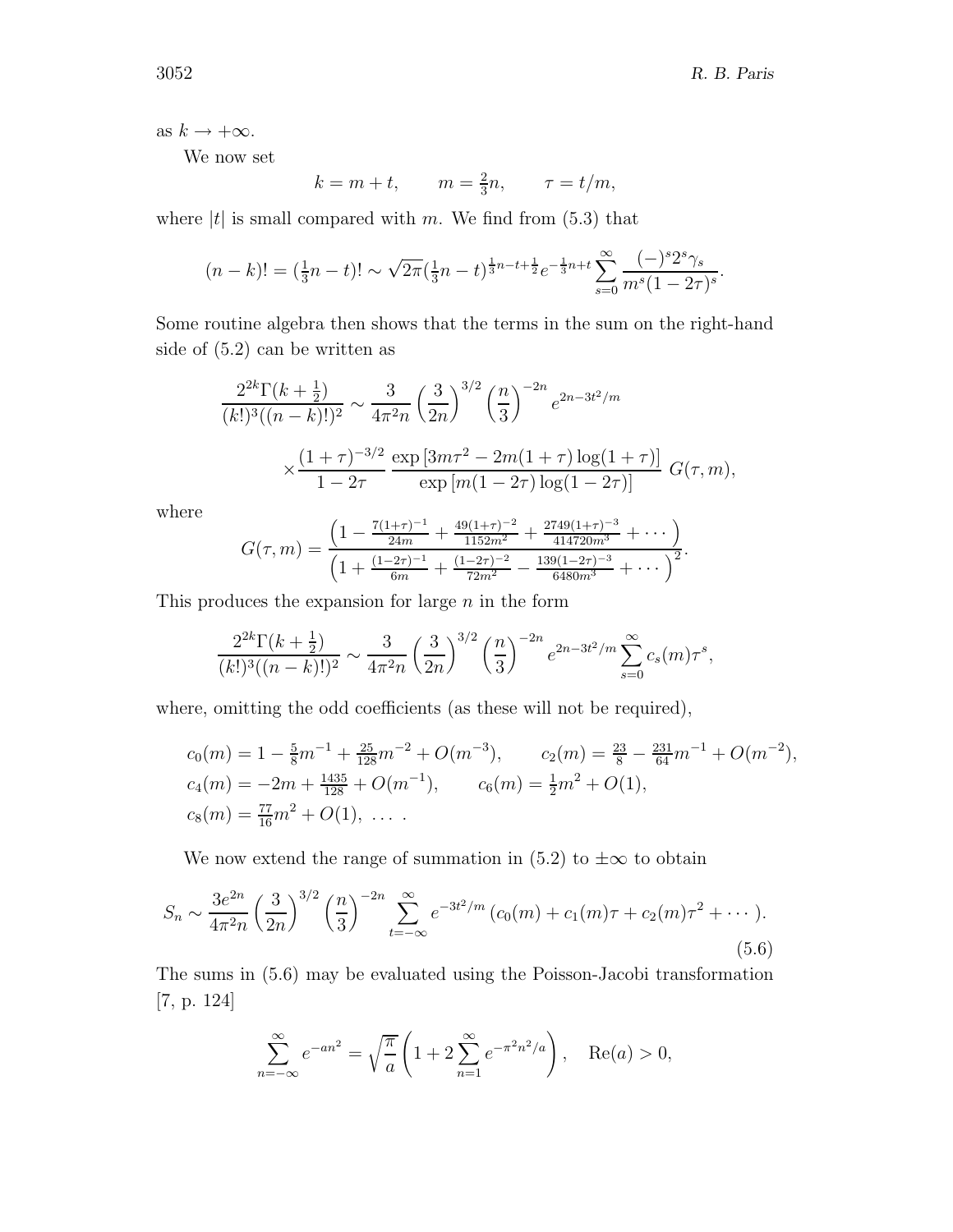so that for  $a \rightarrow 0^+$  we have (neglecting exponentially small terms of order  $e^{-\pi^2/a}$ 

$$
\sum_{n=-\infty}^{\infty} n^{2s} e^{-an^2} \sim (-)^s \left(\frac{d}{da}\right)^s \sqrt{\frac{\pi}{a}} = \Gamma(s + \frac{1}{2}) a^{-s - \frac{1}{2}}
$$

for  $s = 0, 1, 2, \ldots$ . Since odd powers of  $\tau$  yield zero contribution to the sum in  $(5.6)$ , we then find from  $(5.1)$  and  $(5.6)$ 

$$
I_n \sim \frac{3}{4n} \sqrt{\frac{3}{\pi}} \frac{n^{-2n} e^{2n}}{2\pi n} 6^{2n} (n!)^4 \sum_{s=0}^{\infty} \frac{c_{2s}(m) \Gamma(s+\frac{1}{2})}{(3m)^s \sqrt{\pi}}.
$$

Evaluation of this sum with the above values of  $c_{2s}(m)$  ( $0 \leq s \leq 3$ ) produces the value  $1 - \frac{5}{12}n^{-1} + O(n^{-2})$ . Continuation of this process with the help of *Mathematica* then yields the expansion

$$
I_n \sim \frac{3}{4n} \sqrt{\frac{3}{\pi}} 6^{2n} (n!)^2 \left( \sum_{s=0}^{\infty} b_s n^{-s} \right) \left( \sum_{s=0}^{\infty} (-)^s \gamma_s n^{-s} \right)^2
$$

where we have removed a factor of  $(n!)^2$  with the help of (5.3) and

$$
b_0 = 1
$$
,  $b_1 = -\frac{5}{12}$ ,  $b_2 = \frac{17}{144}$ ,  $b_3 = \frac{287}{12960}$ ,  
 $b_4 = \frac{1301}{62208}$ ,  $b_5 = \frac{1371821}{26127360}$ , ...

We then finally obtain the expansion<sup>2</sup>

$$
I_n \sim \frac{3}{4n} \sqrt{\frac{3}{\pi}} 6^{2n} (n!)^2 \sum_{s=0}^{\infty} a_s n^{-s} \qquad (n \to \infty),
$$
 (5.7)

where

$$
a_0 = 1
$$
,  $a_1 = -\frac{1}{4}$ ,  $a_2 = \frac{1}{16}$ ,  $a_3 = \frac{1}{32}$ ,  
 $a_4 = \frac{7}{256}$ ,  $a_5 = \frac{59}{1024}$ , ...

The first three terms of this expansion were obtained in [2], where the third coefficient was incorrectly given as  $a_2 = \frac{3}{16}$ . To demonstrate the validity of this expansion we present in Table 1 the absolute relative error in the computation of  $I_n$  in (5.1) by means of (5.7) for different values of n and truncation index s.

<sup>&</sup>lt;sup>2</sup>An obvious misprint in [2, Eq. (58)] has the factor  $(n!)^2$  in the denominator.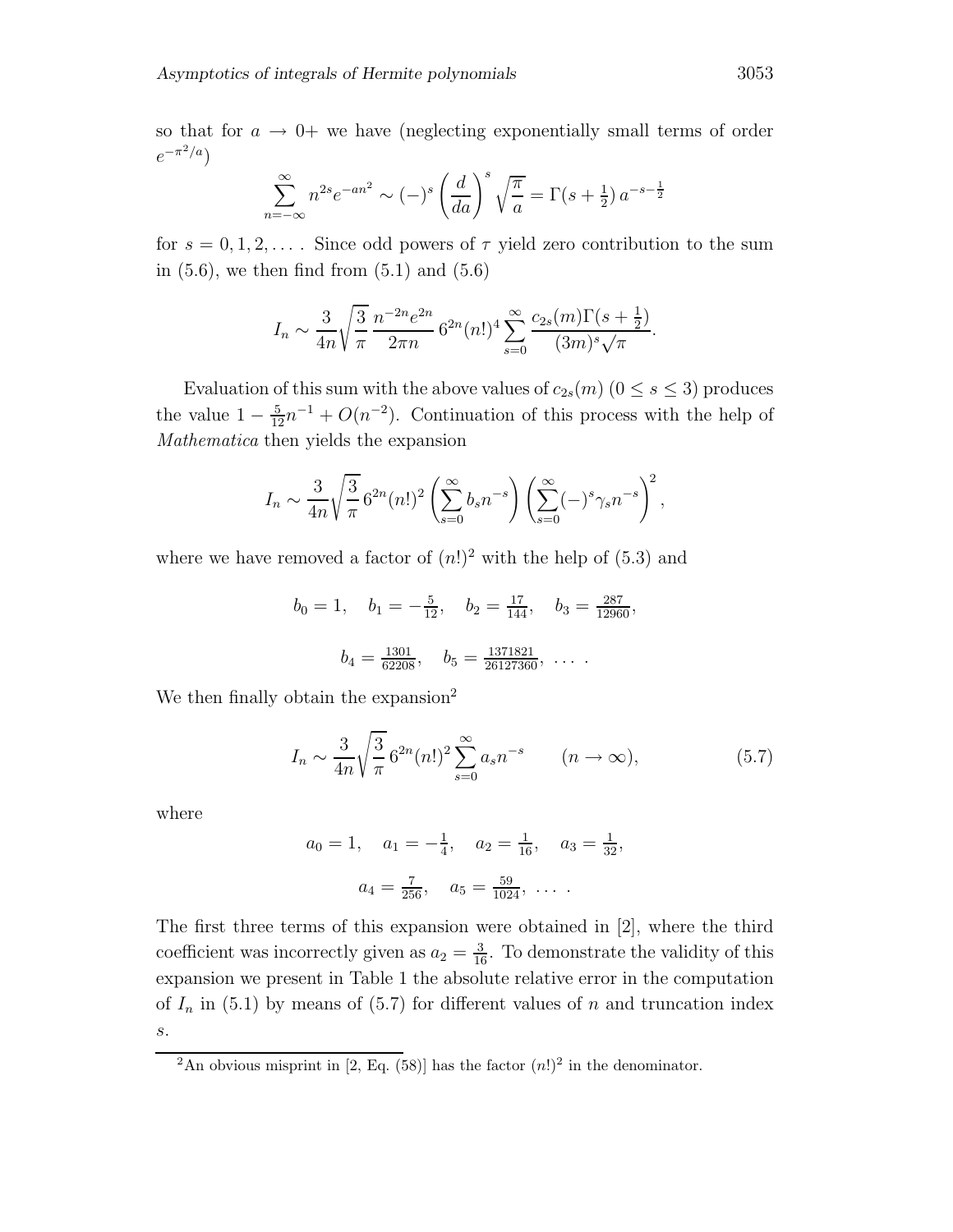| $\mathcal{S}_{\mathcal{S}}$ | $n=50$                 | $n = 100$               | $n = 200$               |
|-----------------------------|------------------------|-------------------------|-------------------------|
| $\theta$                    | $5.000 \times 10^{-3}$ | $2.500 \times 10^{-3}$  | $1.250 \times 10^{-3}$  |
|                             | $2.538\times10^{-5}$   | $6.297 \times 10^{-6}$  | $1.568 \times 10^{-6}$  |
| 2 <sup>1</sup>              | $2.558\times10^{-7}$   | $3.161 \times 10^{-8}$  | $3.928 \times 10^{-9}$  |
| 3 <sup>1</sup>              | $4.592 \times 10^{-9}$ | $2.801 \times 10^{-10}$ | $1.729 \times 10^{-11}$ |
| 4                           | $1.956\times10^{-10}$  | $5.931 \times 10^{-12}$ | $1.827 \times 10^{-13}$ |
| 5                           | $1.026\times10^{-11}$  | $1.552 \times 10^{-13}$ | $2.387\times10^{-15}$   |

Table 1: Values of the absolute relative error in the computation of  $I_n$  by the asymptotic expansion (5.7) for different values of *n* and truncation index *s*.

The integral (1.1) with  $n_1 = n_2 = m$ ,  $n_3 = n_4 = n$  is much more straightforward to estimate asymptotically as  $n \to \infty$  when m is finite. From (2.5) and (2.7), we have when  $n>m$ 

$$
I_{m,n} := \int_{-\infty}^{\infty} e^{-x^2} H_m^2(x) H_n^2(x) dx = 2^{m+n} (m!n!)^2 \sum_{k=0}^m \frac{\Gamma(k+\frac{1}{2}) 2^{2k}}{(k!)^3 (m-k)!(n-k)!}
$$

and, for large n, the maximum term in the sum corresponds to  $k = m$ . With  $k = m - j$ , we can rewrite the above sum as

$$
I_{m,n} = 2^{3m+n} \Gamma(m + \frac{1}{2}) n! \binom{n}{m} \sum_{j=0}^{m} \frac{d_j(m)}{(n-m+1)_j},
$$

where

$$
d_j(m) = \frac{(-)^j 2^{-2j} (j!)^2}{(\frac{1}{2} - m)_j} {m \choose j}^3.
$$

This is in the form of an inverse factorial expansion in  $n$  which is suitable for computation as  $n \to \infty$ .

The behaviour of the integrals with  $n_1 = n_2 = n_3 = m$ ,  $n_4 = n$  and  $n_1 = m$ ,  $n_2 = n_3 = n_4 = n$  (where m and n have the same parity) as  $n \to \infty$  can be obtained from  $(2.5)$  and  $(2.7)$ . We have

$$
\int_{-\infty}^{\infty} e^{-x^2} H_m^3(x) H_n(x) \, dx = 0 \qquad (n > 3m),
$$

and

$$
\int_{-\infty}^{\infty} e^{-x^2} H_m(x) H_n^3(x) dx = 2^{(m+3n)/2} \sqrt{\pi} \frac{(n!)^2 m!}{\left(\frac{m+n}{2}\right)!} F(m,n),
$$

 $\overline{a}$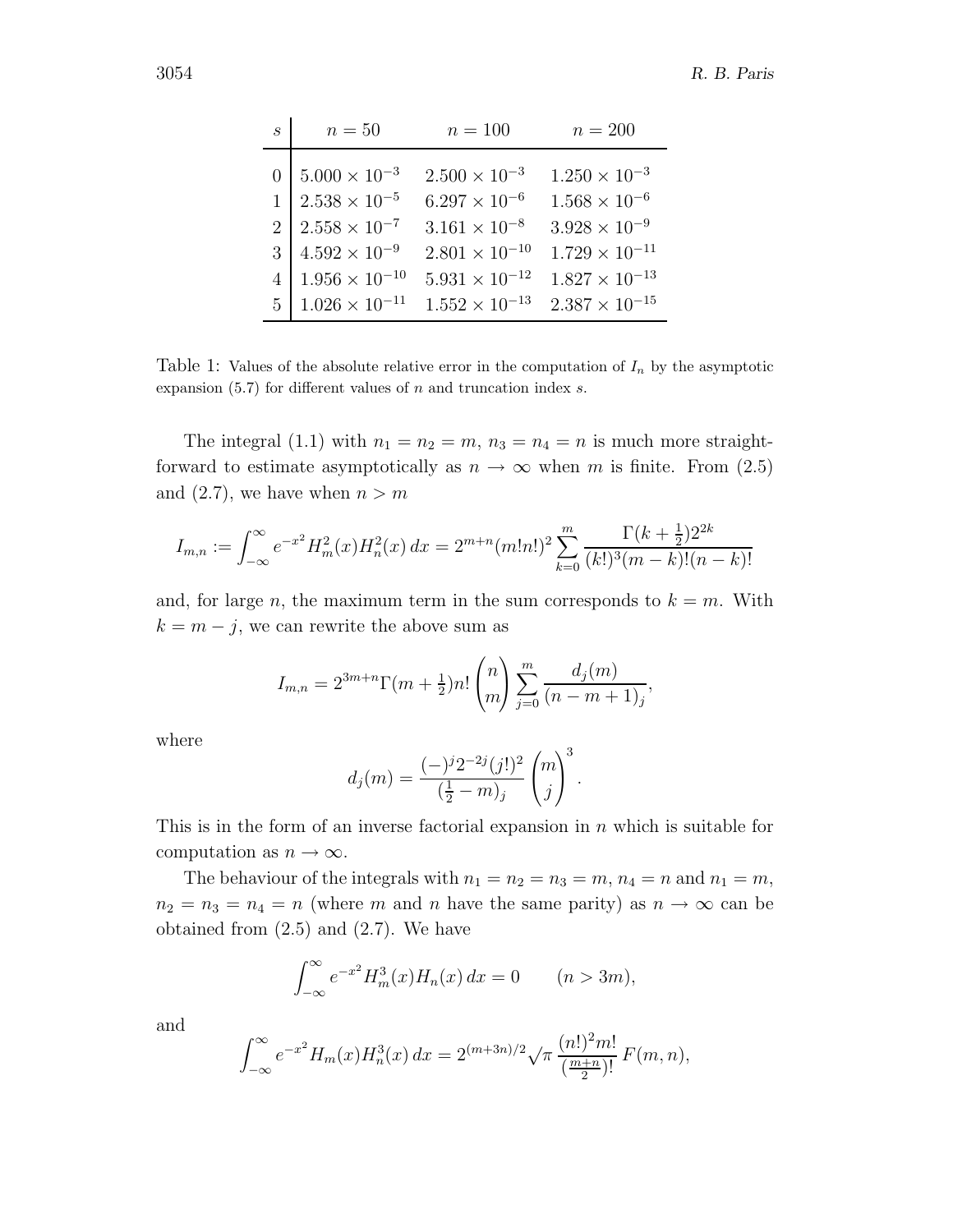where  $F(m, n)$  is defined in (2.6). If we suppose m and n are both even and define  $(a, j) := (a + j)!(a - j)!$ , we can express  $F(m, n)$  in the form

$$
F(m,n) = \frac{2^n n!}{\sqrt{\pi}} \left(\frac{1}{2}m + \frac{1}{2}n\right) \cdot \sum_{j=-m/2}^{m/2} \frac{2^{2j} \Gamma(\frac{1}{2}n + \frac{1}{2} + j)}{(\frac{1}{2}n, j)(\frac{1}{2}m, j)(n - \frac{1}{2}m + j)!};
$$

a similar result applies for  $m$ ,  $n$  odd. A difficulty arises in the estimation of  $F(m, n)$  as  $n \to \infty$  since, for finite m, the discrete analogue of Laplace's method cannot be employed. Since  $(\frac{1}{2}n, j+1)/(\frac{1}{2}n, j) \simeq 1$  as  $n \to \infty$ , the ratio of consecutive terms in this sum is controlled by  $e_j := 2^{2j} \Gamma(\frac{1}{2}n + \frac{1}{2} + j)/(n - \frac{1}{2}m + j)!$  It is then easy to see that  $e_{i,j}/e_j \approx 2$  as  $n \to \infty$  so that there is  $\frac{1}{2}m + j$ !. It is then easy to see that  $e_{j+1}/e_j \simeq 2$  as  $n \to \infty$ , so that there is no clear maximum term in the sum.

Finally, we can consider the integral

$$
\int_{-\infty}^{\infty} e^{-x^2} H_n^2(x) H_{n+m}^2(x) dx = 2^{m+2n} (m+n)! n! \sum_{k=0}^n \frac{2^{2k} \Gamma(k+\frac{1}{2})}{(k!)^3 (n-k)! (m+n-k)!}
$$

by (2.5) and (2.7). As  $n \to \infty$ , the discrete analogue of Laplace's method can be used to show that that this integral possesses the leading behaviour

$$
\frac{3}{4n}\sqrt{\frac{3}{\pi}}\,6^{2n+m}(m+n)!\,n^{-m}\qquad(n\to\infty).
$$

# **References**

- [1] G. E. Andrews, R. A. Askey and R. Roy, Special Functions, Cambridge University Press, Cambridge, 2000.
- [2] R. Azor, J. Gillis and J. D. Victor, Combinatorial applications of Hermite polynomials, SIAM J. Math. Anal. **13** (1982) 879–890.
- [3] C. M. Bender and S. A. Orszag, Advanced Mathematical Methods for Scientists and Engineers, McGraw-Hill, New York, 1978.
- [4] I. S. Gradshteyn and I. M. Rhyzhik, Table of Integrals, Series and Products, Academic Press, New York, 1980.
- [5] L. J. Slater, Generalised Hypergeometric Functions, Cambridge University Press, Cambridge, 1966.